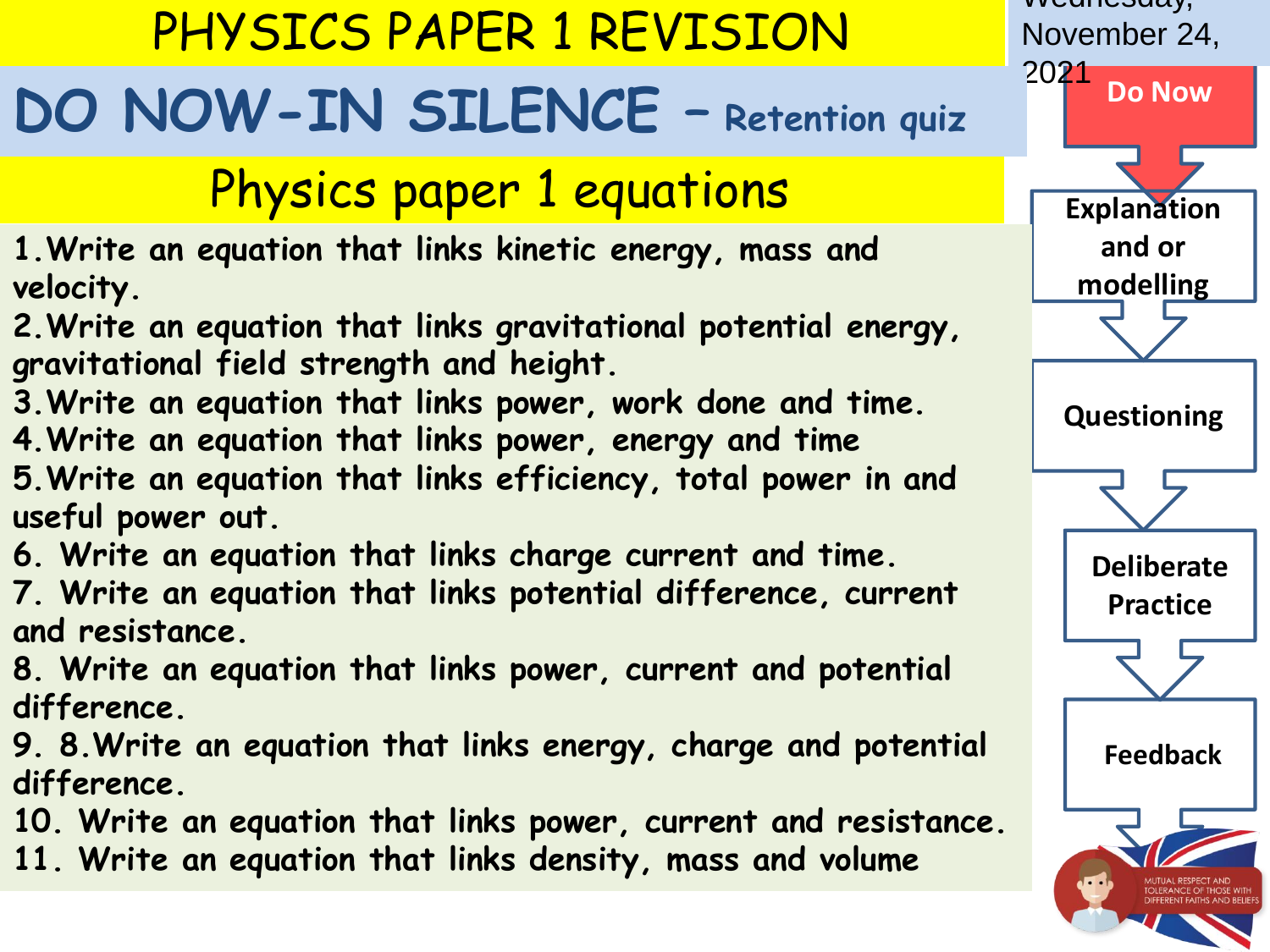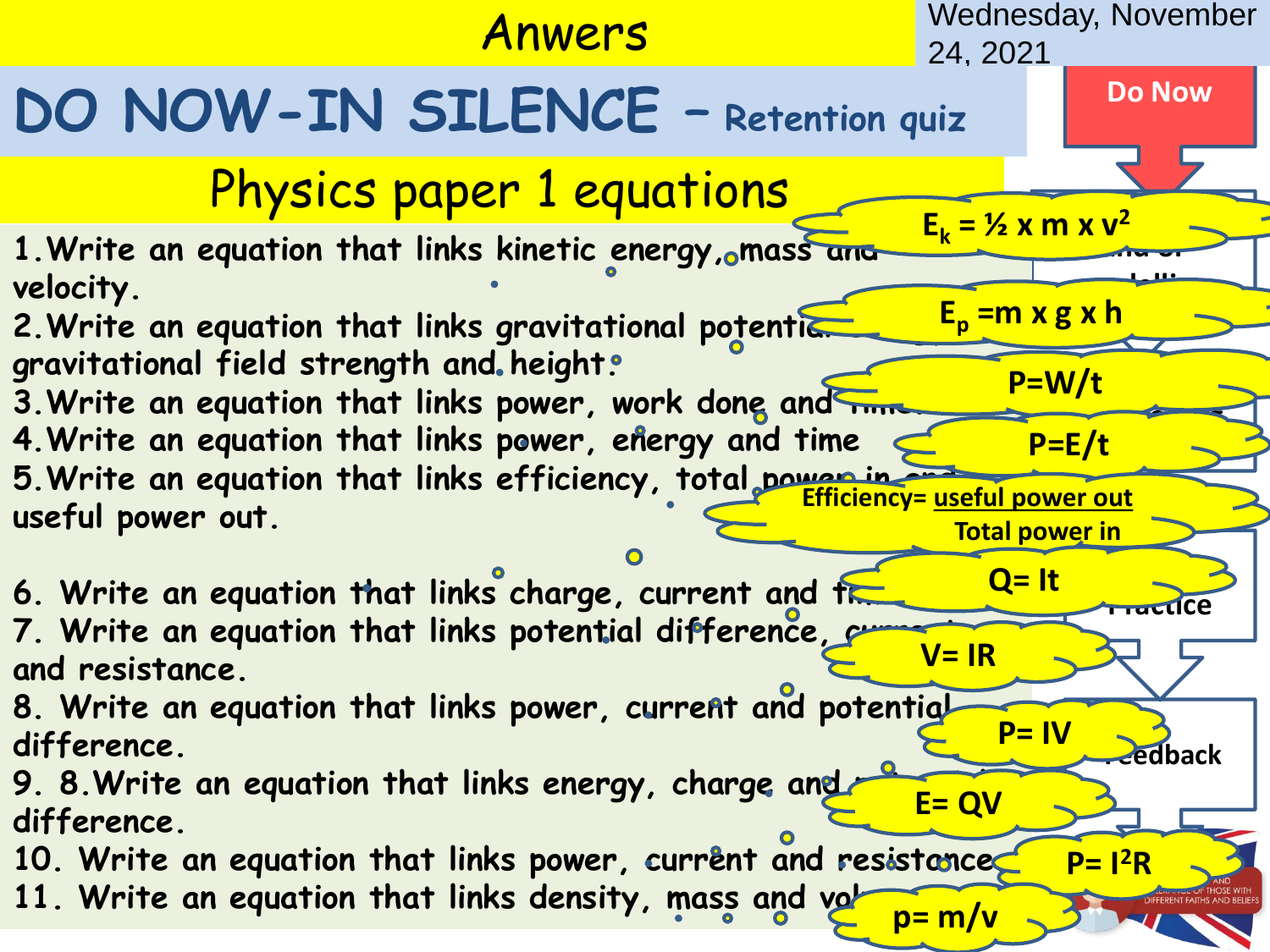### BIOLOGY PAPER 1 REVISION

#### **Do Now – Cell Biology**

- 1. Define a prokaryotic cell.
- 2. Define a eukaryotic cell.
- 3. State the function of the mitochondria, ribosomes, chloroplasts and permanent vacuole.
- 4. State one feature of the sperm cells, root hair cells and xylem cells
- 5. State one advantage of therapeutic cloning.
- 5. Describe the stages of the cell cycle.
- 6. Compare an electron microscope and a light microscope.
- 7. Explain mitosis.
- 8. What are stem cells and why are they important?
- 9. What three factors affect the rate of diffusion?
- 10. Define osmosis.
- 11. Define active transport.

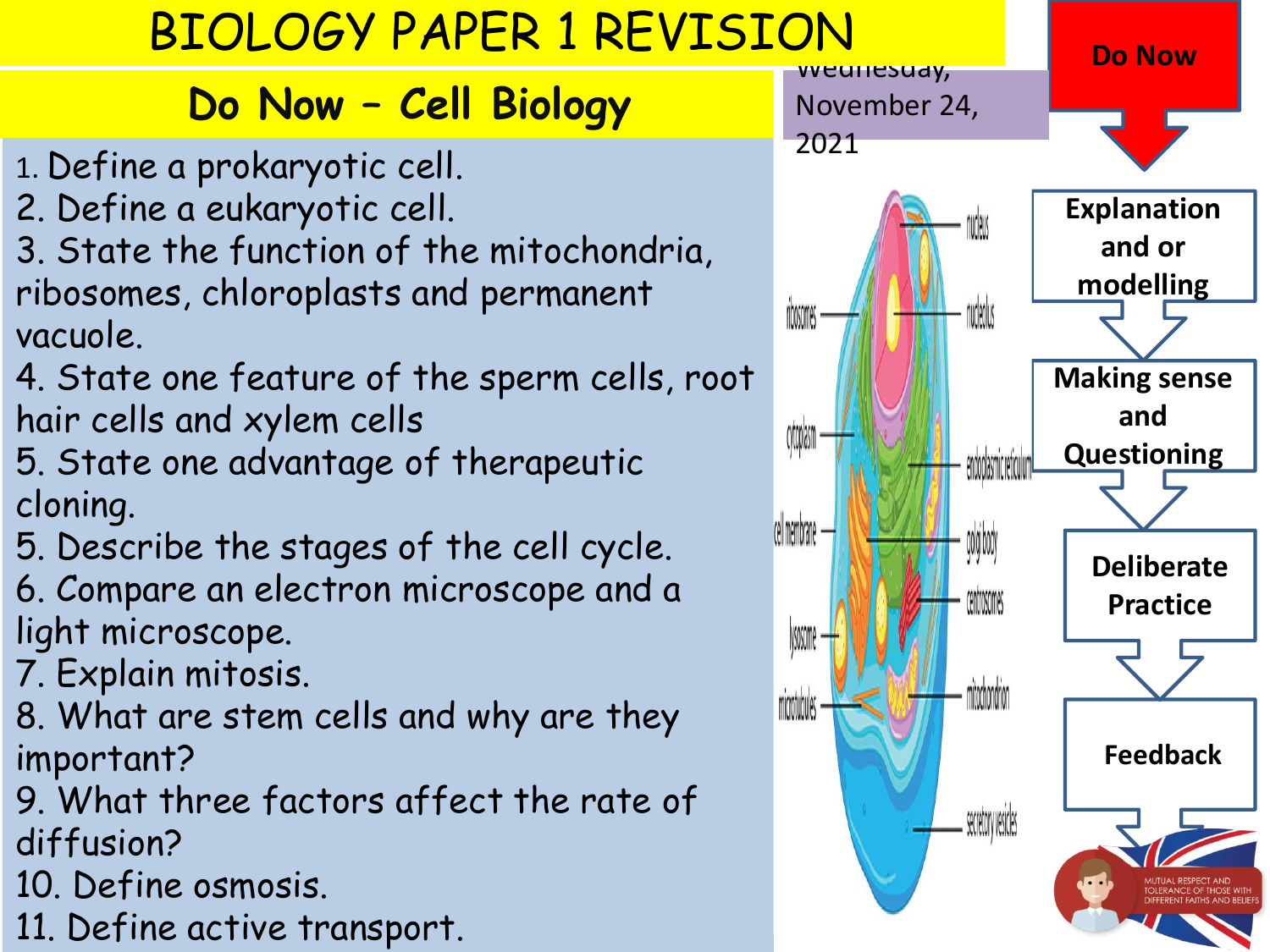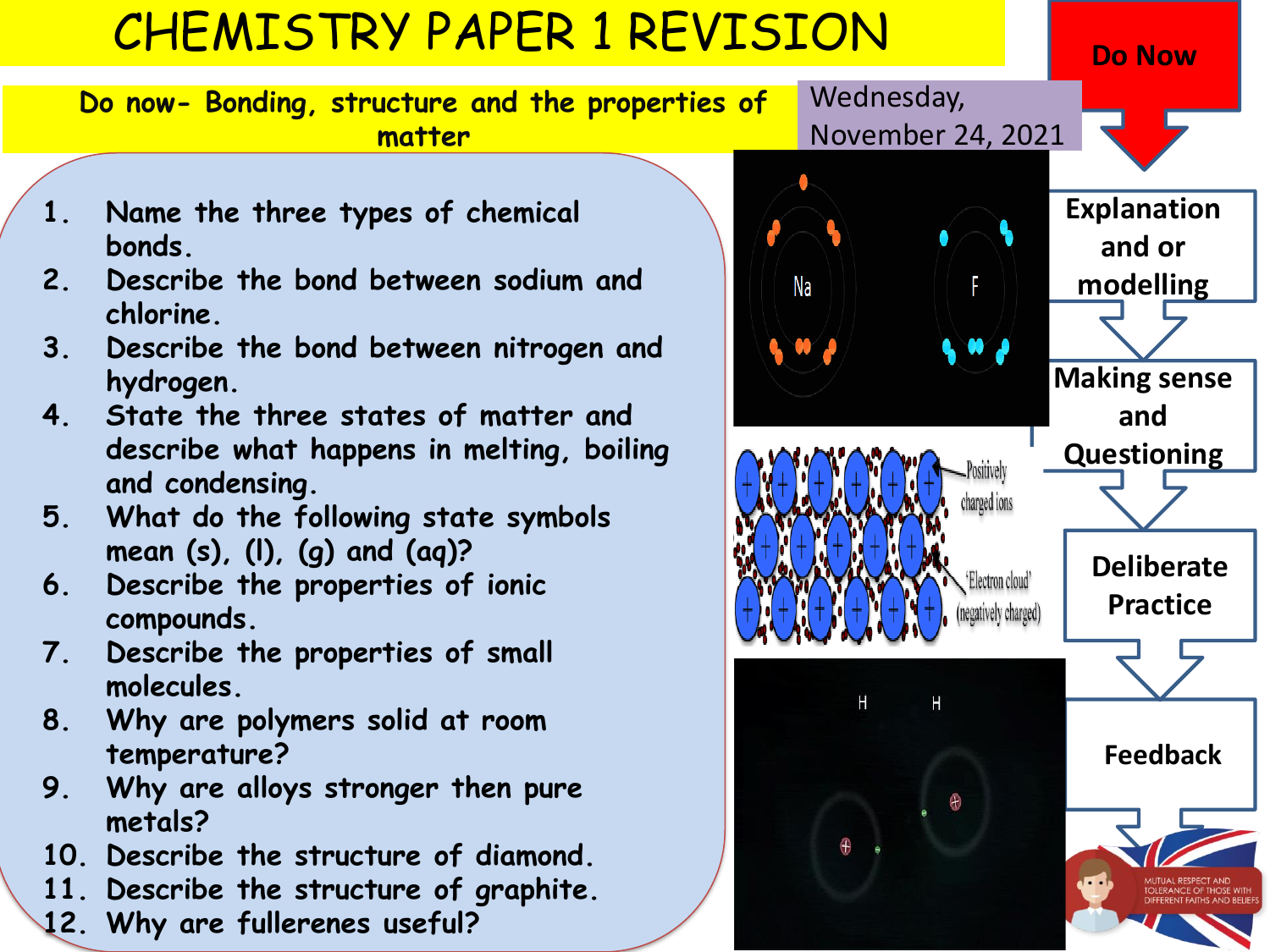Revision technique – 1

[H](https://www.google.co.uk/imgres?imgurl=https://images.slideplayer.com/16/5210764/slides/slide_5.jpg&imgrefurl=https://slideplayer.com/slide/5210764/&docid=i6v5hG1y9R3rQM&tbnid=wW_8Da2uUm_DoM:&vet=10ahUKEwj20pifqcPkAhWQZMAKHVuEBWwQMwhTKAIwAg..i&w=960&h=720&safe=strict&bih=756&biw=1587&q=high%20and%20low%20spring%20constant&ved=0ahUKEwj20pifqcPkAhWQZMAKHVuEBWwQMwhTKAIwAg&iact=mrc&uact=8)igher Thinking Mind Maps

- Brief information goes on the end of the linking lines
- Try and link more things together
- On the linking lines write how the 2 things are related



**Do Now**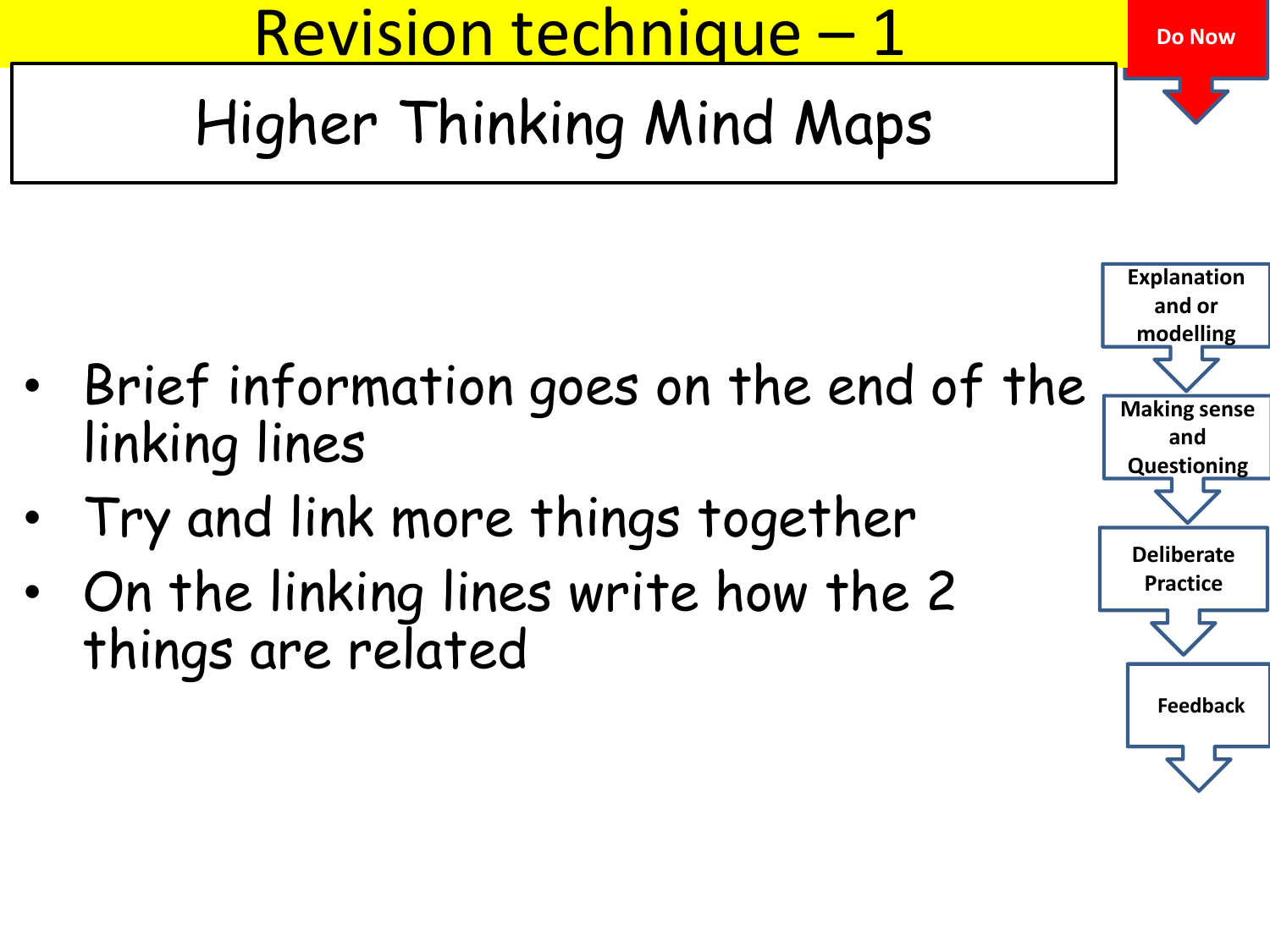# Higher Thinking Mind Maps

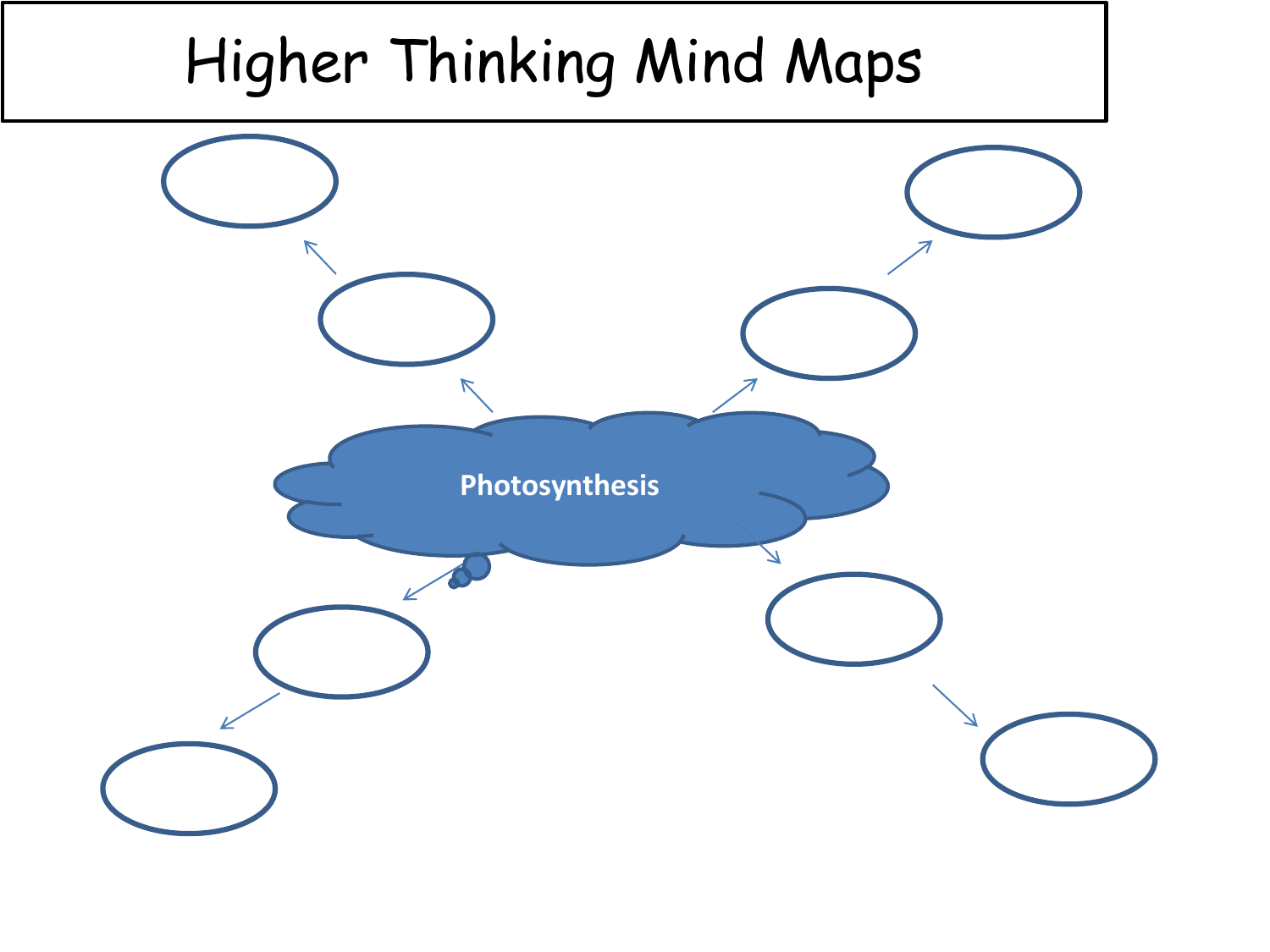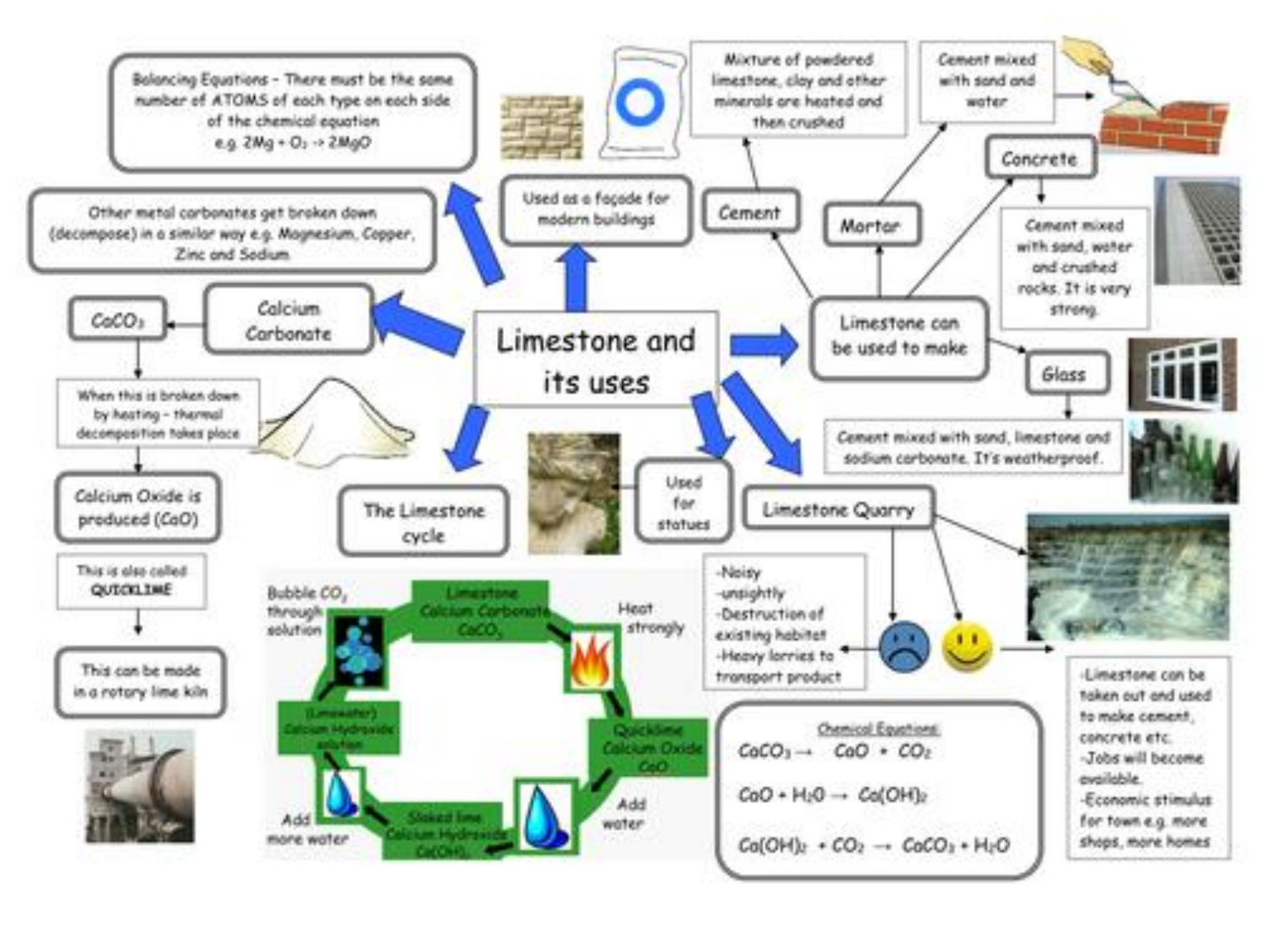## **Make a mind-map about cells**

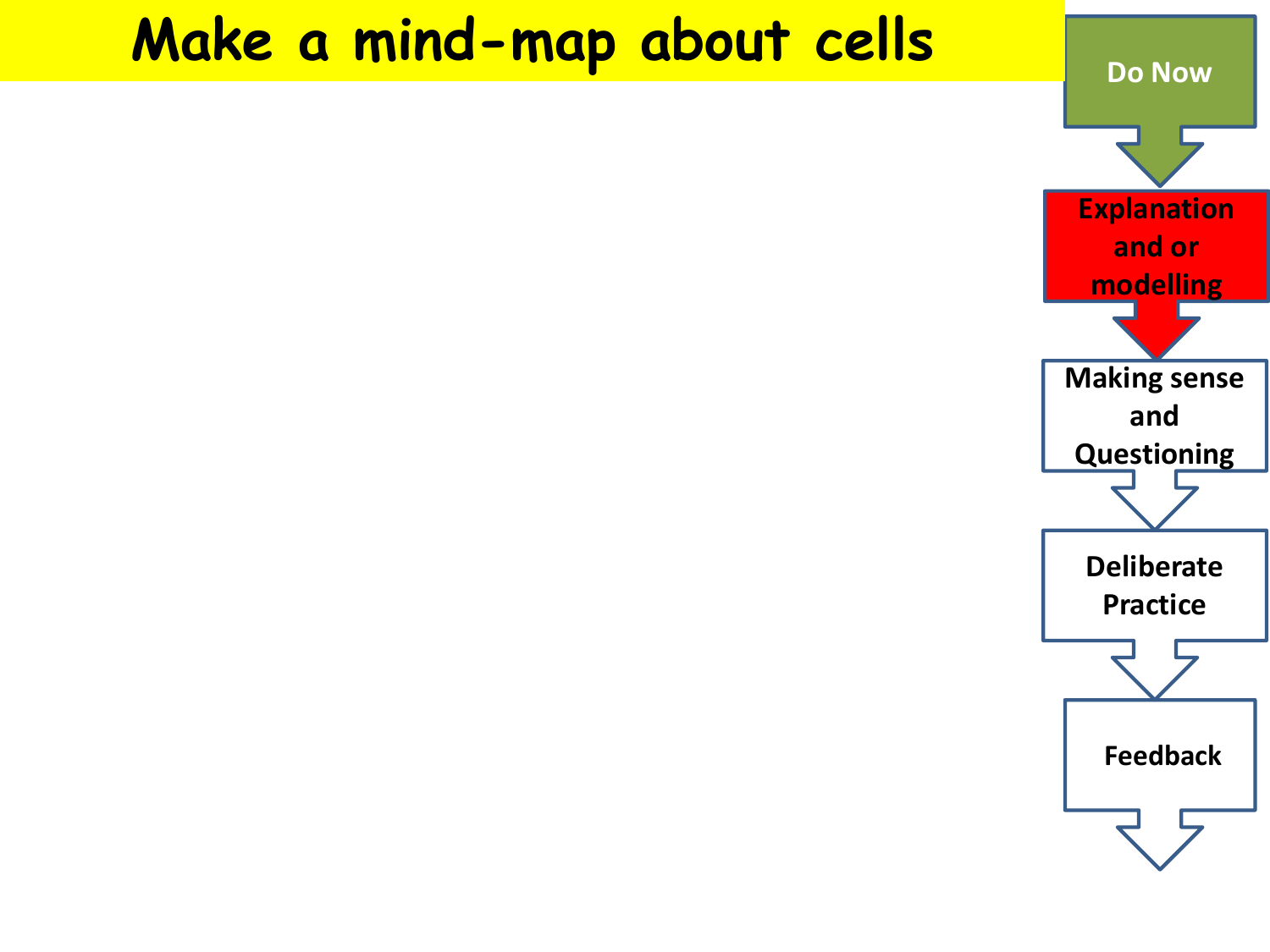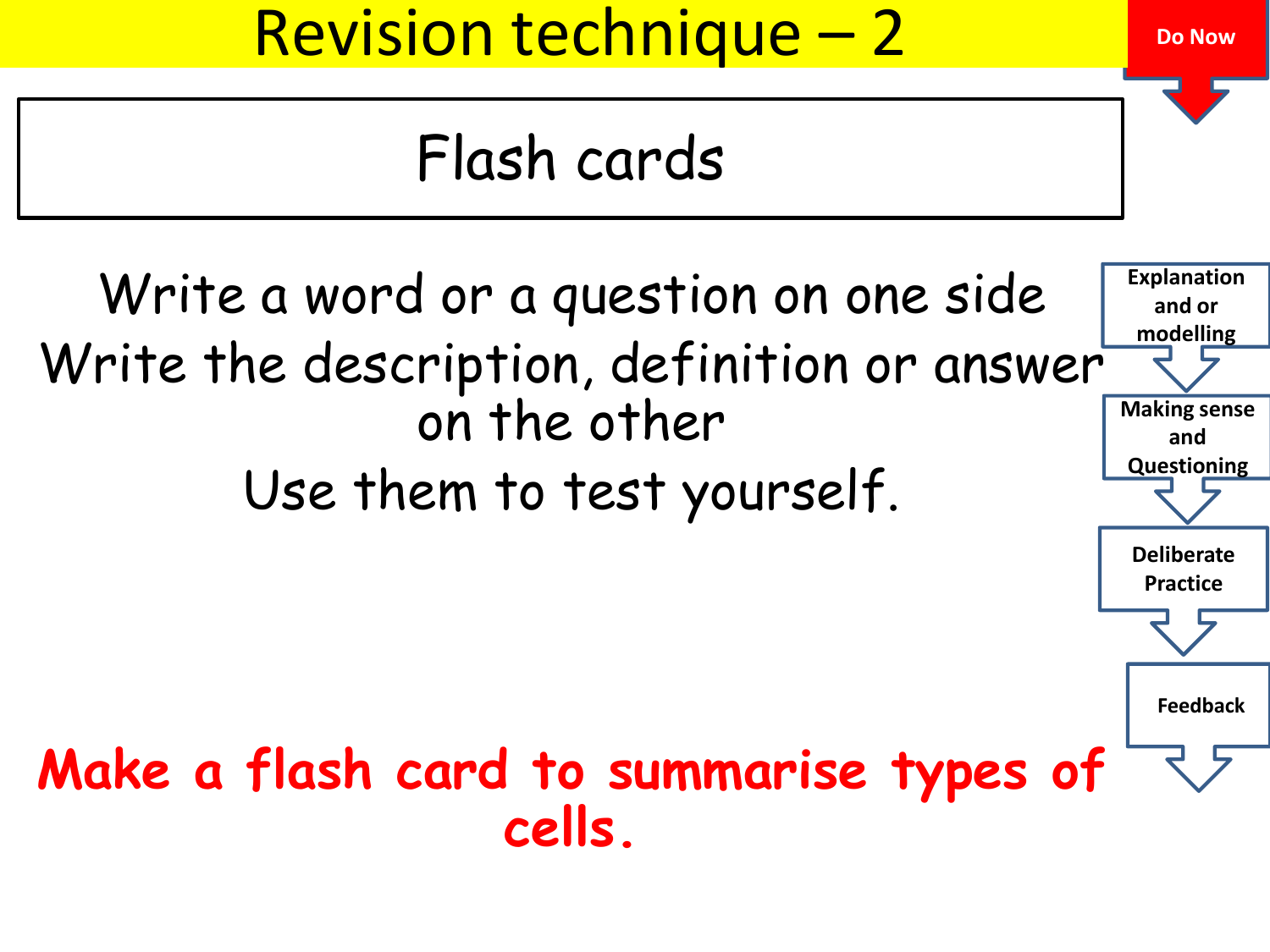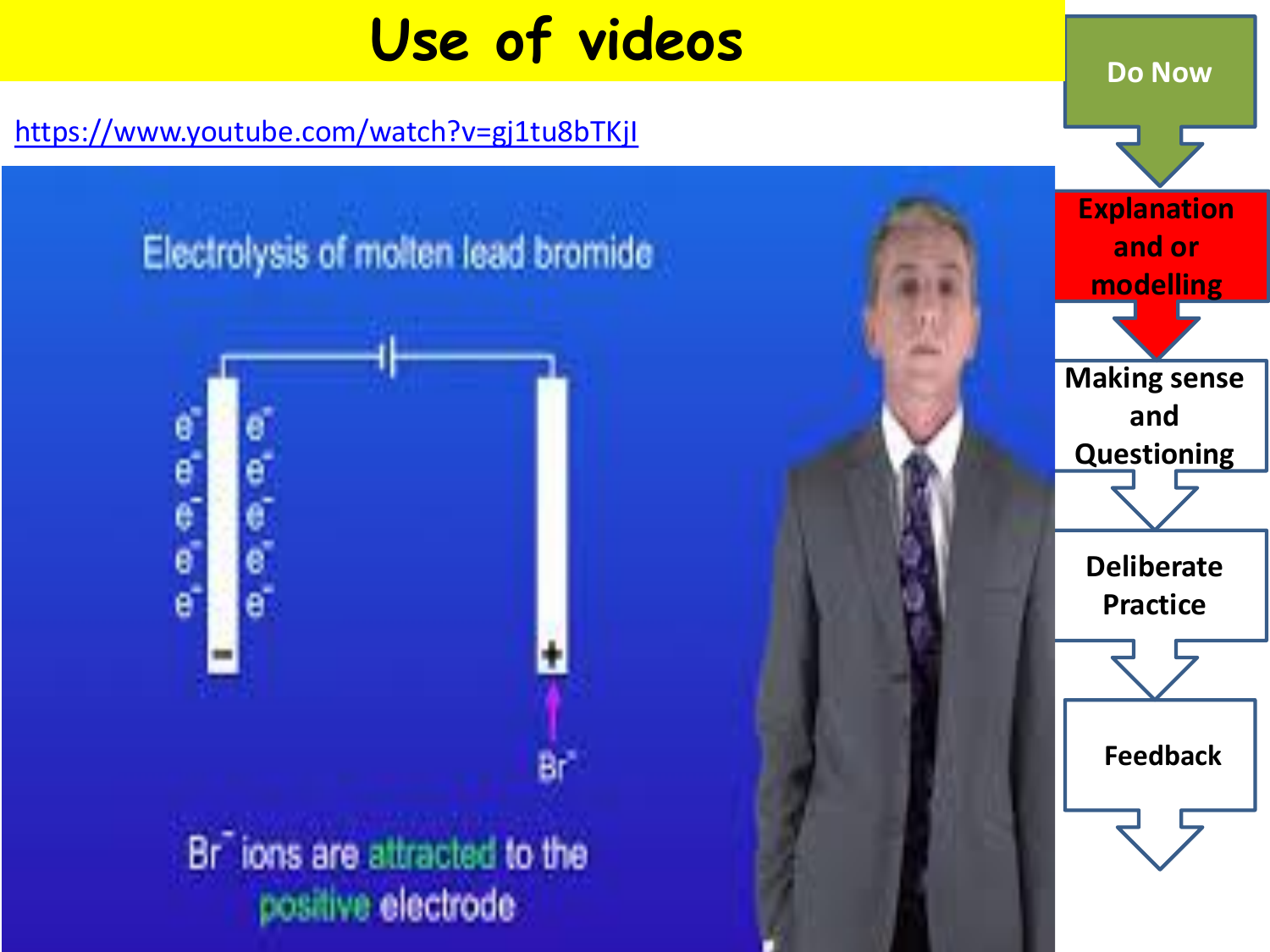# **Remember the required practical**



Image from: http://www.schoolphysics.co.uk/age16- [19/Thermal%20physics/Heat%20energy/text/Specific\\_heat\\_capacity\\_measurement/index.html](http://www.schoolphysics.co.uk/age16-19/Thermal%20physics/Heat%20energy/text/Specific_heat_capacity_measurement/index.html)